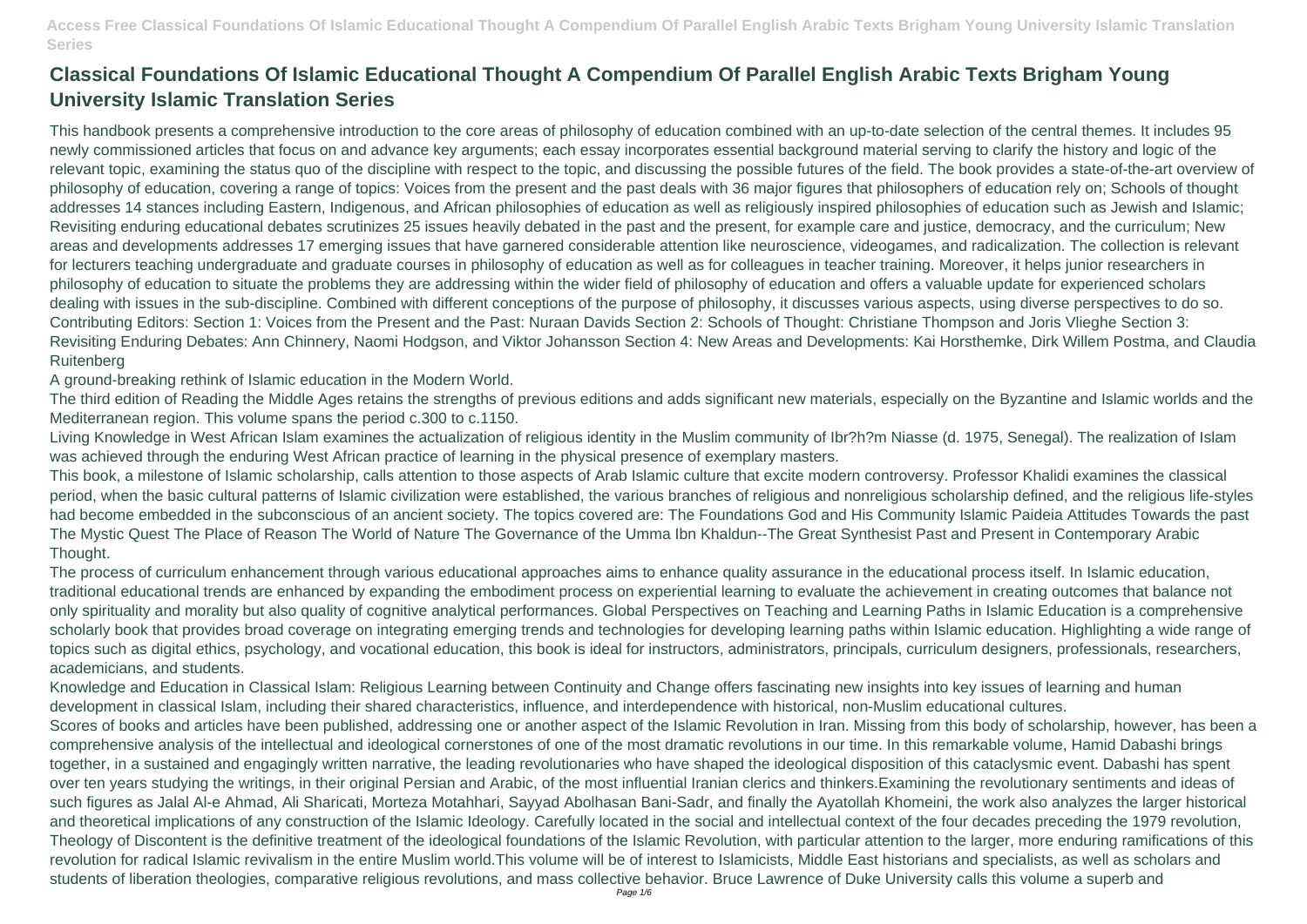unprecedented study.... In brilliant figural strokes, he arrays EuroAmerican sociological theory as the crucial backdrop of a deeper understanding of contemporary Iranian history. Originally published 1987. The first part of the volume is concerned with "The Roots of the Islamic Tradition and Spirituality". These are seen to include the Qu'ran as the central theophany of Islam, the Prophet who received the word of God and made it known to mankind and the rites of Islam. The second part examines the divisions of the Islamic community with their distinctive pieties and emphases: Sunnism and Shi'ism and female spirituality. Part III is devoted to Sufism – its nature and origin, its early development, its various spiritual practices and its science of the soul.

This volume, the ninth on Islamic material to be published in the Classics of Western Spirituality series, brings to light a highly significant but little known area of Islamic spirituality. Editor John Renard has assembled here a volume of texts, most translated here for the first time, culled from the great Sufi manuals of spirituality, on the theme of the complex and multi-faceted role of knowledge in relation to the spiritual life. He presents excerpts on knowledge from the works of nine major Muslim teachers, most translated from Arabic, but also including important texts from Persian originals. The Introduction offers a survey of the development of Sufi modes of knowing through the thirteenth century in their broader context, and then focuses on the manuals or compendia of Sufi spirituality treated here. Historical notes provide brief identifications of many of the individual sources and personalities mentioned throughout the treatises.E48 +

The study of Islamic education has hitherto remained a tangential inquiry in the broader focus of Islamic Studies. In the wake of this neglect, a renaissance of sorts has occurred in recent years, reconfiguring the importance of Islam's attitudes to knowledge, learning and education as paramount in the study and appreciation of Islamic civilization. Philosophies of Islamic Education, stands in tandem to this call and takes a pioneering step in establishing the importance of its study for the educationalist, academic and student alike. Broken into four sections, it deals with theological, pedagogic, institutional and contemporary issues reflecting the diverse and often competing notions and practices of Islamic education. As a unique international collaboration bringing into conversation theologians, historians, philosophers, teachers and sociologists of education Philosophies of Islamic Education intends to provide fresh means for conversing with contemporary debates in ethics, secularization theory, child psychology, multiculturalism, interfaith dialogue and moral education. In doing so, it hopes to offer an important and timely contribution to educational studies as well as give new insight for academia in terms of conceiving learning and education.

CLASSICAL FOUNDATIONS OF ISLAMIC EDUCATION THOUGHTA COMPENDIUM OF PARANeal A. Maxwell Institute for Religious Scholarship Over the course of the last 1400 years, Islam has grown from a small band of followers on the Arabian peninsula into a global religion of over a billion believers. How did this happen? The usual answer is that Islam spread by the sword-believers waged jihad against rival tribes and kingdoms and forced them to convert. Lamin Sanneh argues that this is far from the whole story. Beyond Jihad examines the origin and evolution of the African pacifist tradition in Islam, beginning with an inquiry into the faith's origins and expansion in North Africa and its transmission across trans-Saharan trade routes to West Africa. The book focuses on the ways in which, without jihad, the religion spread and took hold, and what that tells us about the nature of religious and social change. At the heart of this process were clerics who used religious and legal scholarship to promote Islam. Once this clerical class emerged, it offered continuity and stability in the midst of political changes and cultural shifts, helping to inhibit the spread of radicalism, and subduing the urge to wage jihad. With its policy of religious and inter-ethnic accommodation, this pacifist tradition took Islam beyond traditional trade routes and kingdoms into remote districts of the Mali Empire, instilling a patient, Sufi-inspired, and jihad-negating impulse into religious life and practice. Islam was successful in Africa, Sanneh argues, not because of military might but because it was made African by Africans who adapted it to a variety of contexts.

The book investigates modern Qur'an commentaries in South Asia and engages with how Muslim scholars have imagined and assessed their past intellectual heritage. The research is focused on British India from the time of the Mutiny of 1857 to the moment of the Partition of united India in 1947. Offering critical scrutiny of Muslim exegesis of the Qur'an in North India, the study especially focuses on the Qur'anic thought of Sayyid Ahmed Khan (d. 1989), Ashraf Ali Thanawi (d. 1943), and Hamid al-Din Farahi (d. 1930). The volume challenges widespread assumptions of an all-pervasive reform and revivalism underlying the academic study of Islam. Instead of looking for Muslim revivalism and reform as epistemological foundations, it stresses the study of modern Qur'an commentaries, in particular local and cosmopolitan contexts. Departing from the oft-repeated explanations of Muslim scholarship and modern Islam through the lens of traditionalism and modernism, it discovers how Muslim scholars viewed themselves in relation to the Islamic tradition, and how they imagined and assessed their past intellectual heritage. Studying the history of the interpretation of the Qur'an in the multiple contexts of nineteenth and early twentieth-century British India, the book will be of interest to readers of Qur'anic studies, modern Islam and South Asian studies. The third edition of Reading the Middle Ages retains the strengths of previous editions—thematic and geographical diversity, clear and informative introductions, and close integration with A Short History of the Middle Ages—and adds significant new materials, especially on the Byzantine and Islamic worlds and the Mediterranean region. This volume spans the period c.900 to c.1500. The stunning "Reading through Looking" color insert, which showcases medieval artifacts, has been expanded to include essays on weapons and warfare by medievalist Riccardo Cristiani. New maps, timelines, and genealogies aid readers in following knotty but revealing sources. On the History Matters website (www.utphistorymatters.com), students have access to hundreds of Questions for Reflection.

This volume features chapters by international experts in education, sociology, and theology who consider a range of challenges faced by educators in primary and secondary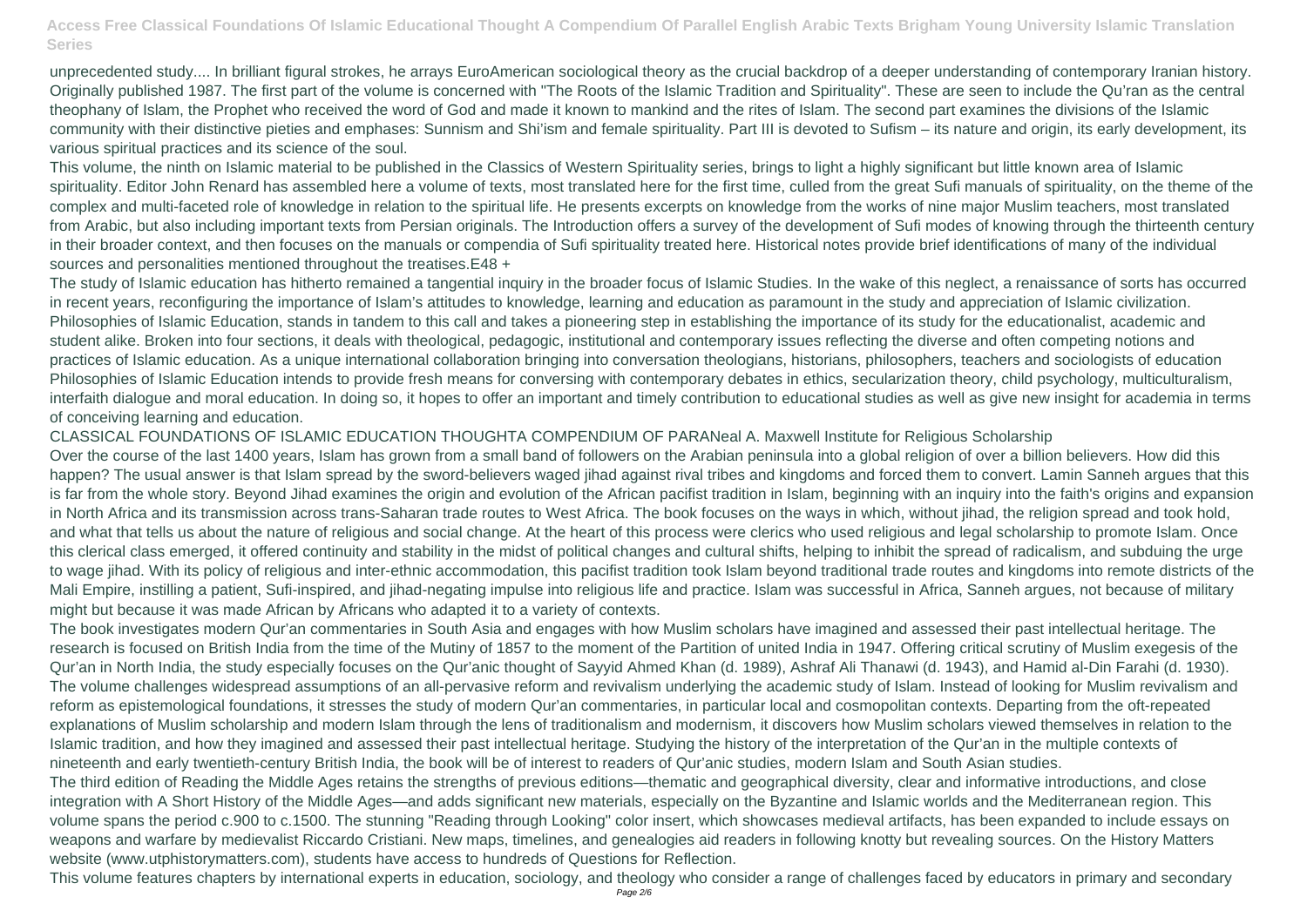This book presents the views of leading scholars, academics, and educators on the renewal of Islamic schools in the Western context. The book argues that as Islamic schools in Western contexts have negotiated the establishment phase they must next embrace a period of renewal. Renewal relates to a purposeful synthesis of the tradition with contemporary educational practice and greater emphasis on empirical research substantiating best practices in Islamic schools. This renewal must reflect teaching and learning practices consistent with an Islamic worldview and pedagogy. It should also inform, among other aspects, classroom management models, and relevant and contextual Islamic and Arabic studies. This book acquaints the reader with contemporary challenges and opportunities in Islamic schools in the Western context with a focus on Australia.

schools that are becoming increasingly diverse in terms of the ethnic and religious backgrounds of pupils. From the non-religious, to the refugee, to student fundamentalism and even radicalization—these multiple, fresh approaches analyze the dynamics of the changing pedagogical landscape in an age of ever increasing globalization and cultural plurality. Today's classrooms are often the most crucial spaces where children and adolescents encounter new cultural, religious, and other worldviews. Increasingly, teachers are called on to empower their pupils with the tools and competencies necessary to reflect on and process this plurality in ways that are productive for their intellectual growth and moral maturation. Regional case studies provide extensive data while offering insights into developments in school settings across Europe, in Turkey, and in the United States. In addition, a number of the contributions address the delivery, content, and policies of Islamic Religious Education in European contexts, the educational strategies employed in multi-religious societies, and interreligious dialogue in schools, whether intentional or spontaneous.

This book analyzes curriculum studies in Turkey from the perspective of three paradigms—religion, science, and ideology—since the early 19th century. Using Islam as a guiding point, Turkish curriculum theory later evolved to become the classical curriculum theory. In this book, the author presents a historical account of the long, complex, and contested evolution of the Turkish curriculum, as shaped by the intellectual and international forces of the day. This interplay is designed to inform international curriculum studies across national borders. Education has always been an important pursuit in Islam. The Prophet Muhammad enjoined his followers to "seek knowledge, even unto China." Within the religion, educational theory and practice were founded on the work of itinerant teachers who taught the fundamental tenets of the faith in exchange for lodging and other services; Qur'anic schools where masters of the Qur'an tutored pupils; and centers of higher learning in Baghdad, Damascus, Alexandria and elsewhere, where Islamic theology and jurisprudence were developed and taught. In this volume, Bradley J. Cook, with assistance from Fathi H. Malkawi, has drawn together and introduced selections from the writings of eminent Islamic thinkers on the subiect of Islamic educational efforts, presenting the original Arabic texts alongside their annotated English translations.

This book explores matters that have negatively affected the public image and depictions of Islam from the late nineteenth century to the present. The areas of uneasiness and debate among Muslims and non-Muslims alike include Islamic values and identity in the post-caliphate era, after colonialism, and now under Western hegemony.

Education, Ethics and Experience is a collection of original philosophical essays celebrating the work of one of the most influential philosophers of education of the last 40 years. Richard Pring's substantial body of work has addressed topics ranging from curriculum integration to the comprehensive ideal, vocational education to faith schools, professional development to the privatisation of education, moral seriousness to the nature of educational research. The twelve essays collected here explore and build on Pring's treatment of topics that are central to the field of philosophy of education and high on the agenda of education policy-makers. The essays are by no means uncritical: some authors disagree sharply with Pring; others see his arguments as useful but incomplete, in need of addition or amendment. But all acknowledge their intellectual debt to him and recognise him as a giant on whose shoulders they stand. This book will be a welcome and lively read for educational academics, researchers and students of Educational Studies and Philosophy.

The question of how research on structures and outcomes in Religious Education can be carried out successfully is of current interest in many countries. Next to the more traditional historical, analytical and, more recently, international comparative approaches, empirical research in religious education has been able to establish itself as a major approach to this field. Moreover, the contemporary discussion about comparative evaluation in schools has raised a number of questions which also refer to Religious Education. What competences can pupils acquire in this subject? Does Religious Education really support the acquisition and development of the competences aspired? Are there differences in this respect between different forms of Religious Education or between different approaches to teaching? With contributions from eight European countries, the volume brings together approaches and research experiences that try to follow this lead by offering new and empirically based perspectives for the future improvement of teaching and learning in this school subject. Whoever is interested in improving the practice of Religious Education then, will not be able to bypass the question of researching processes and outcomes - an insight which also refers to a small but growing number of studies in this field which can be identified in several countries.

This book offers a new way of understanding classical Islamic theories, holding that divine revelation is necessary for the knowledge of norms and its reading of the issue of reason breaks new ground in Islamic theology, law and ethics. It will appeal to students and scholars of Islamic studies, Islamic ethics, law and post-colonial theory.

This text outlines for the first time a structured articulation of an emerging Islamic orientation to psychotherapy, a framework presented and known as Traditional Islamically Integrated Psychotherapy (TIIP). TIIP is an integrative model of mental health care that is grounded in the core principles of Islam while drawing upon empirical truths in psychology. The book introduces the basic foundations of TIIP, then delves into the writings of early Islamic scholars to provide a richer understanding of the Islamic intellectual heritage as it pertains to human psychology and mental health. Beyond theory, the book provides readers with practical interventional skills illustrated with case studies as well as techniques drawn inherently from the Islamic tradition. A methodology of case formulation is provided that allows for effective treatment planning and translation into therapeutic application. Throughout its chapters, the book situates TIIP within an Islamic epistemological and ontological framework, providing a discussion of the nature and composition of the human psyche, its drives, health, pathology, mechanisms of psychological change, and principles of healing. Mental health practitioners who treat Muslim patients, Muslim clinicians, students of the behavioral sciences and related disciplines, and anyone with an interest in spiritually oriented psychotherapies will greatly benefit from this illustrative and practical text.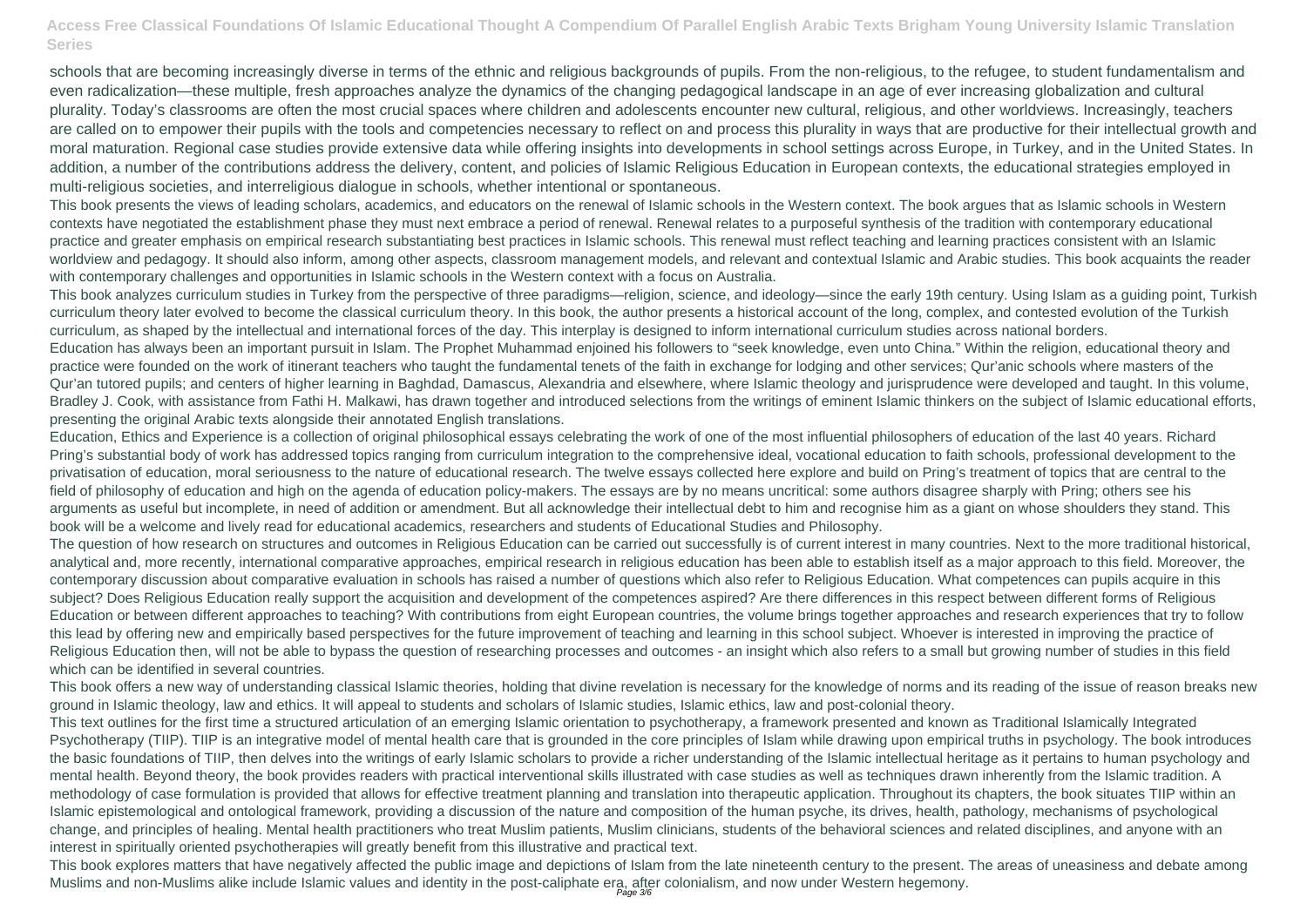This series of critical reflections on the evolution and major themes of pre-modern Muslim theology begins with the revelation of the Koran, and extends to the beginnings of modernity in the eighteenth century. The significance of Islamic theology reflects the immense importance of Islam in the history of monotheism, to which it has brought a unique approach and style, and a range of solutions which are of abiding interest. Devoting especial attention to questions of rationality, scriptural fidelity, and the construction of 'orthodoxy', this volume introduces key Muslim theories of revelation, creation, ethics, scriptural interpretation, law, mysticism, and eschatology. Throughout the treatment is firmly set in the historical, social and political context in which Islam's distinctive understanding of God evolved. Despite its importance, Islamic theology has been neglected in recent scholarship, and this book provides a unique, scholarly but accessible introduction.

The third edition of Reading the Middle Ages retains the strengths of previous editions—thematic and geographical diversity, clear and informative introductions, and close integration with A Short History of the Middle Ages—and adds significant new materials, especially on the Byzantine and Islamic worlds and the Mediterranean region. The stunning "Reading through Looking" color insert, which showcases medieval artifacts and introduces how historians study medieval material culture, has been expanded to include essays on weapons and warfare by medievalist Riccardo Cristiani. New maps, timelines, and genealogies aid readers in following knotty but revealing sources. On the History Matters website (www.utphistorymatters.com), students have access to hundreds of Questions for Reflection.

Why is there a need to rethink madrasah education? What is the positioning of Muslims in contemporary society, and how are they prepared? What is the role of the ulama in the reform process? This book explores these questions from the perspective of madrasah education and analyses curricular and pedagogic innovations in Islamic faith-based education in response to the changing place of Islam in a globalised world. It argues for the need for madrasahs to reconceptualise education for Muslim children. Specifically, it explores the problems and challenges that come with new knowledge, biotechnological advancement and societal transformation facing Muslims, and to identify the processes towards reformation that impinge on the philosophies (both Western and Islamic), religious traditions and spirituality, learning principles, curriculum, and pedagogy. This book offers glimpses into the reform process at work through contemporary examples in selected countries.

The art of the object reached unparalleled heights in the medieval Islamic world, yet the intellectual dimensions of ceramics, metalwares, and other plastic arts in this milieu have not always been acknowledged. Arts of Allusion reveals the object as a crucial site where pre-modern craftsmen of the eastern Mediterranean and Persianate realms engaged in fertile dialogue with poetry, literature, painting, and, perhaps most strikingly, architecture. Lanterns fashioned after miniature shrines, incense burners in the form of domed monuments, earthenware jars articulated with arches and windows, inkwells that allude to tents: through close studies of objects from the ninth to the thirteenth centuries, this book reveals that allusions to architecture abound across media in the portable arts of the medieval Islamic world. Arts of Allusion draws upon a broad range of material evidence as well as medieval texts to locate its subjects in a cultural landscape where the material, visual, and verbal realms were intertwined. Moving far beyond the initial identification of architectural types with their miniature counterparts in the plastic arts, Margaret Graves develops a series of new frameworks for exploring the intelligent art of the allusive object. These address materiality, representation, and perception, and examine contemporary literary and poetic paradigms of metaphor, description, and indirect reference as tools for approaching the plastic arts. Arguing for the role of the intellect in the applied arts and for the communicative potential of ornament, Arts of Allusion asserts the reinstatement of craftsmanship into Islamic intellectual history.

This volume investigates the agendas and initiatives for using education to transition Gulf communities from being dependent on natural resources into knowledge societies. This volume presents information, case studies and empirical research about the development of information-based economies across the Arabian Gulf as a whole. This handbook explores the evolution of African education in historical perspectives as well as the development within its three systems–Indigenous, Islamic, and Western education models—and how African societies have maintained and changed their approaches to education within and across these systems. African education continues to find itself at once preserving its knowledge, while integrating Islamic and Western aspects in order to compete within this global reality. Contributors take up issues and themes of the positioning, resistance, accommodation, and transformations of indigenous education in relationship to the introduction of Islamic and later Western education. Issues and themes raised acknowledge the contemporary development and positioning of indigenous education within African societies and provide understanding of how indigenous education works within individual societies and national frameworks as an essential part of African contemporary society.

This Handbook traces and presents the fundamentals of Islam and their history and background, and provides a global and holistic, yet, detailed picture of Islamic education around the world. It introduces the reader to the roots and foundations of Islamic education; the responses of Islamic educational institutions to different changes from precolonial times, through the colonial era up to the contemporary situation. It discusses interactions between the state, state-run education and Islamic education, and explores the Islamic educational arrangements existing around the world. The book provides in-depth descriptions and analyses, as well as country case studies representing some 25 countries. The work reflects the recent series of changes and events with respect to Islam and Muslims that have occurred during the past decades. The globalization of Islam as a religion and an ideology, the migration of Muslims into new areas of the globe, and the increasing contacts between Muslims and non-Muslims reinforce the need for mutual understanding. By presenting Islamic education around the world in a comprehensive work, this Handbook contributes to a deeper international understanding of its varieties. This annotated guide of English-language material on education in the Arab world includes books, journal articles, national and international reports and documents and Ph.D.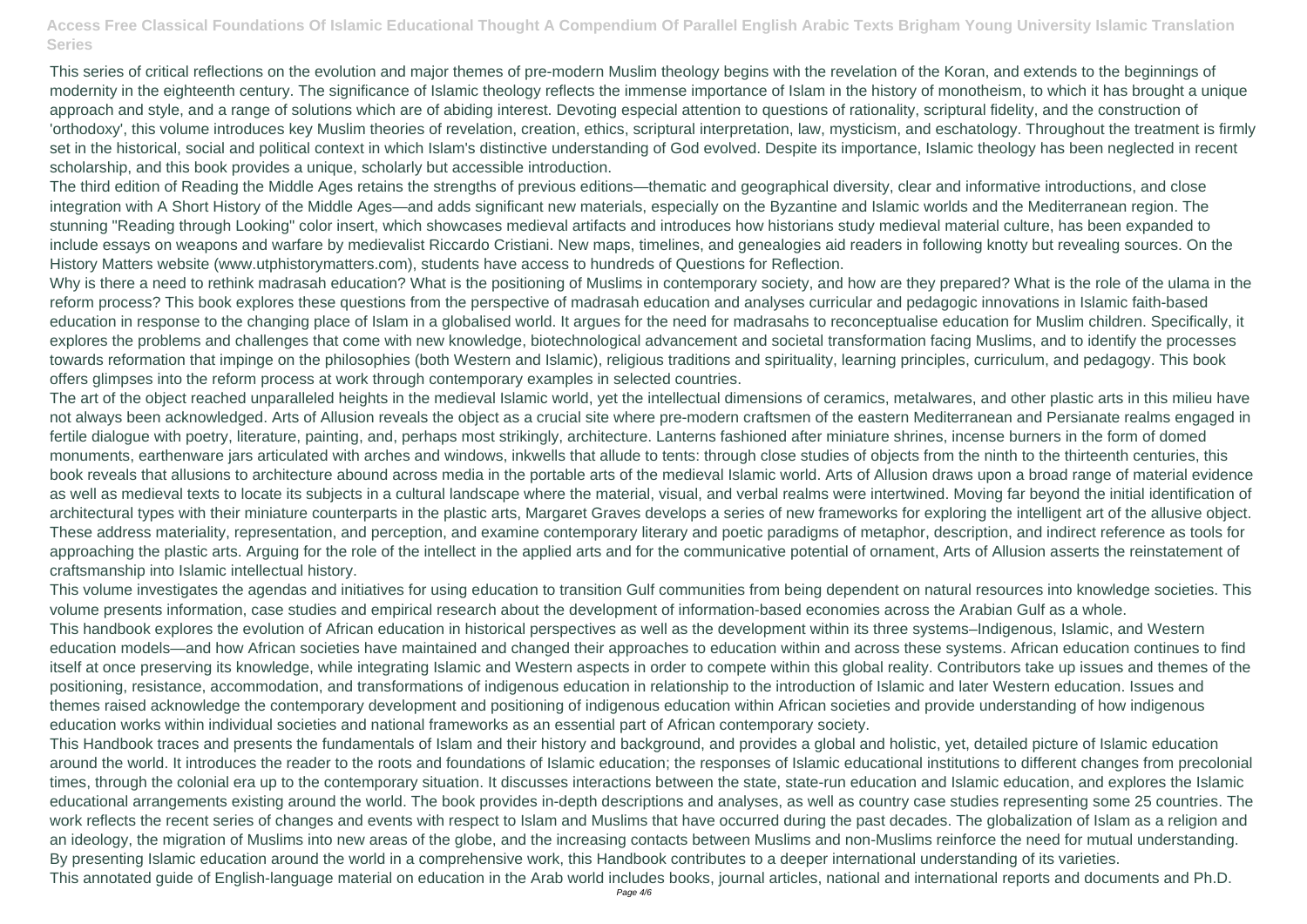dissertations. The author opens with an introductory essay on the development of education in the Arab Gulf states and an analysis of current issues in educational research. Chapters cover the social context of education; educational systems and structures; country reports on educational developments between 1950 and 1980; religion and education; education at the pre-college level; and higher education with special attention to systems and institutions, curriculum and evaluation, management, students in national and foreign universities, research, sciences, and technology. The book also examines women's education; teachers and teacher education; educational planning; manpower and education; educational guidance and counseling; special education; literacy and adult education; and educational media and instructional technology. Author and subject indexes are provided.

At a time when there is increasing need to offer psychotherapeutic approaches that accommodate clients' religious and spiritual beliefs, and acknowledge the potential for healing and growth offered by religious frameworks, this book explores psychology from an Islamic paradigm and demonstrates how Islamic understandings of human nature, the self, and the soul can inform an Islamic psychotherapy. Drawing on a qualitative, grounded theory analysis of interviews with Islamic scholars and clinicians, this unique volume distils complex religious concepts to reconcile Islamic theology with contemporary notions of psychology. Chapters offer nuanced explanations of relevant Islamic tradition and theological sources, consider how this relates to Western notions of psychotherapy and common misconceptions, and draw uniquely on first-hand data to develop a new theory of Islamic psychology. This, in turn, informs an innovative and empirically driven model of practice that translates Islamic understandings of human psychology into a clinical framework for Islamic psychotherapy. An outstanding scholarly contribution to the modern and emerging discipline of Islamic psychology, this book makes a pioneering contribution to the integration of the Islamic sciences and clinical mental health practice. It will be a key resource for scholars, researchers, and practicing clinicians with an interest in Islamic psychology and Muslim mental health, as well as religion, spirituality and psychology more broadly.

This book offers a comprehensive look at the philosophy and history of education, going beyond traditional educational foundations books. Early modern Protestant scholars closely engaged with Islamic thought in more ways than is usually recognized. Among Protestants, Lutheran scholars distinguished themselves as the most invested in the study of Islam and Muslim culture. Mehmet Karabela brings the neglected voices of post-Reformation theologians, primarily German Lutherans, into focus and reveals their rigorous engagement with Islamic thought. Inspired by a global history approach to religious thought, Islamic Thought Through Protestant Eyes offers new sources to broaden the conventional interpretation of the Reformation beyond a solely European Christian phenomenon. Based on previously unstudied dissertations, disputations, and academic works written in Latin in the seventeenth and eighteenth centuries, Karabela analyzes three themes: Islam as theology and religion; Islamic philosophy and liberal arts; and Muslim sects (Sunni and Shi'a). This book provides analyses and translations of the Latin texts as well as brief biographies of the authors. These texts offer insight into the Protestant perception of Islamic thought for scholars of religious studies and Islamic studies as well as for general readers. Examining the influence of Islamic thought on the construction of the Protestant identity after the Reformation helps us to understand the role of Islam in the evolution of Christianity. To enable the reader to shape, or perhaps reshape, an understanding of the Islamic tradition, F. E. Peters skillfully combines extensive passages from Islamic texts with a fascinating commentary of his own. In so doing, he presents a substantial body of literary evidence that will enable the reader to grasp the bases of Muslim faith and, more, to get some sense of the breadth and depth of Islamic religious culture as a whole. The voices recorded here are those of Muslims engaged in discourse with their God and with each other--historians, lawyers, mystics, and theologians, from the earliest Companions of the Prophet Muhammad down to Ibn Rushd or "Averroes" (d. 1198), al-Nawawi (d. 1278), and Ibn Khaldun (d. 1406). These religious seekers lived in what has been called the "classical" period in the development of Islam, the era when the exemplary works of law and spirituality were written, texts of such universally acknowledged importance that subsequent generations of Muslims gratefully understood themselves as heirs to an enormously broad and rich legacy of meditation on God's Word. "Islam" is a word that seems simple to understand. It means "submission," and, more specifically in the context where it first and most familiarly appears, "submission to the will of God." That context is the Quran, the Sacred Book of the Muslims, from which flow the patterns of belief and practice that today claim the spiritual allegiance of hundreds of millions around the globe. By drawing on the works of the great masters--Islam in its own words--Peters enriches our understanding of the community of "those who have submitted" and their imposing religious and political culture, which is becoming ever more important to the West. Education and Curricular Perspectives in the Qur'an focuses on different perspectives of curriculum as presented in the central text of Islam. Relying heavily on the Qur'an itself, and sayings of the Prophet Mohammed when necessary, Risha addresses five aspects in particular to examine how the Qur'an connects to current academic curriculum studies. The aim of this book is to explore and analyze the Islamic axioms, foundation principles and values underpinning the field of governance in an attempt to construct the architectonics of a new systemic and dynamic theory and formulate the articulation of 'Islamic governance'. This discursive and abstract, rather than being an empirical exercise, assumes to produce a 'good governance' framework within its own formulation through a value-shaped dynamic model according to maqasid al-Shari'ah (higher objective of Shari'ah) by going beyond the narrow remit of classical and contemporary discussions produced on the topic, which propose a certain institutional model of governance based on the classical juristic (fiqh) method. Through an exclusive analytical discursive approach in this book, readers will find that Islam as one of the major religions in the contemporary world with the claim of promising the underpinning principles and philosophical foundations of worldly affairs and institutions through a micro method of producing homoIslamicus could contribute towards development of societies by establishing a unique model of governance from its explicit ontological worldview through a directed